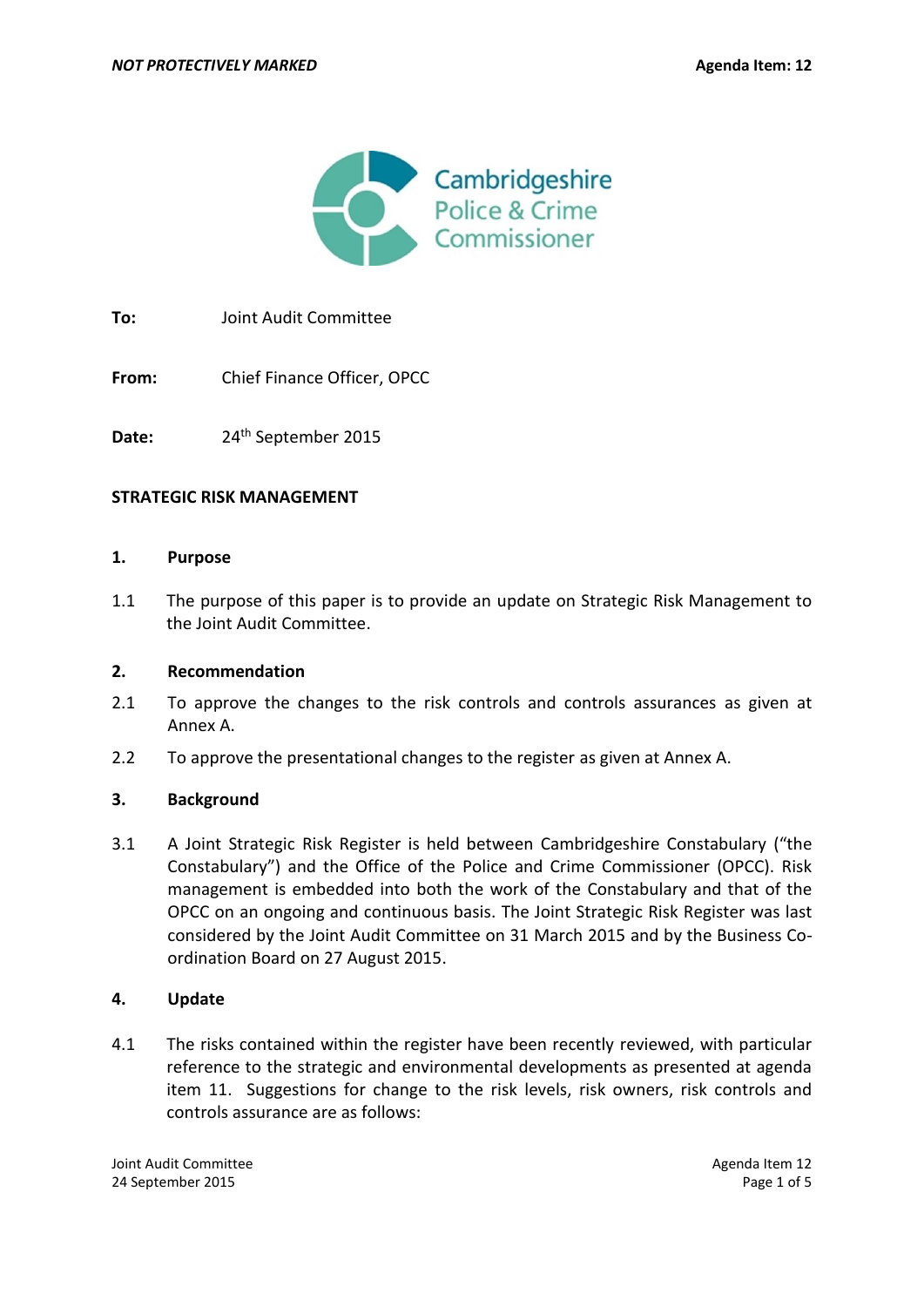- **R1.1:** *failure to provide local links and explain actions to the Public*
	- Risk Controls (RC 1.1.1) Added words "Joint OPCC and" to Force Engagement strategy acknowledging Internal Audit recommendation that it is a joint strategy.
	- RC 1.1.4 Outreach Worker programme added as a risk control.
	- Controls Assurance (CA 1.1.1) added Engagement Board reporting line.
	- CA 1.1.2 acknowledges the joint strategy rather than solely Constabulary.
	- CA 1.1.3 changed to illustrate meeting structure in place.
	- CA 1.1.4 changed to relevant reporting boards.
	- Added CA 1.1.5 showing Professional Standards Department reporting structure.
	- Added CA 1.1.6 regular meeting structure between OPCC and Constabulary.
- **R1.2:** *collaboration ventures could expose Cambs to reputational risk from negative media portrayal*
	- Added Risk Control 1.2.2 regarding regular meetings between Constabulary, OPCC and Strategic Alliance Comms Lead.
	- Further action recorded to establish protocols and define roles and responsibilities by December 2015.
- **R2.1:** *failure to take appropriate decisions to enable statutory duties to be fulfilled*
	- Cause updated with transition arrangements for second PCC election.
	- Before and After mitigating controls Likelihood reduced from 3 to 2.
	- Added Risk Control 2.1.4 development and implementation of a transition plan.
- **R2.2:** *failure to set Police and Crime Plan objectives providing clear focus to reduce crime and disorder*
	- Risk Owner changed from Director of Public Engagement to Strategic Advisor.
	- Cause added transition to second PCC elections.
	- Risk Control 2.2.7 amended for relevance.
	- Likelihood after mitigating controls increased from 2 to 3 due to the impact of transition.
- **R2.5:** *partners could exert pressure to conform to their wishes but may not be best outcome for Cambs*
	- Cause amended to reflect current concerns of cause.

Joint Audit Committee Agenda Item 12 24 September 2015 Page 2 of 5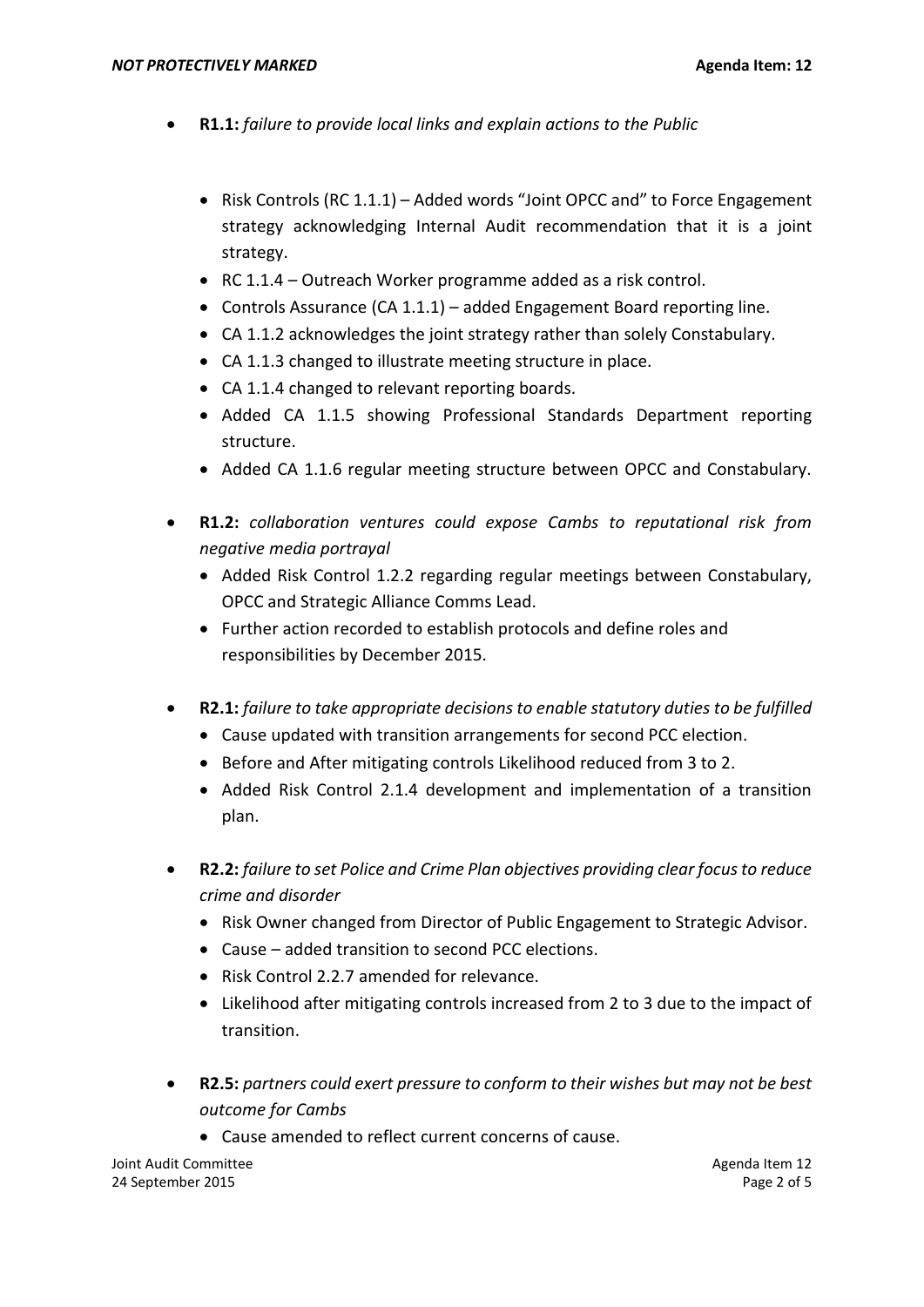- Added Risk Control 2.5.3 and RC 2.5.4 acknowledging relevant boards and structures.
- Added Control Assurance 2.5.4 acknowledging role of Business Co-ordination Board.
- **R3.1:** *failure to manage finances effectively, statutory duties not met and accounts not qualified*
	- Cause amended to reflect complexity of collaboration and devolution.
- **R 3.2:** *Commissioner and Chief fail to work together effectively*
	- Amended cause acknowledging changes in personnel that have occurred.
	- RC 3.2.3 amended from Joint Audit Committee to Business Co-ordination Board.
		- RC 3.2.7 Amended from Transfer Order 2 to Transition planning.
	- CA 3.2.2 deleted as not relevant as a control assurance in this context.
	- Likelihood after mitigating controls increased from 2 to 3 acknowledging changes.
- **R 3.3:** *failure to enter into or achieve benefits of collaboration agreements*
	- Further actions amended to include collaboration governance.
- **R 3.4:** *failure of Commissioner and Chief Constable to work effectively with partners in community safety and criminal justice*
	- Description amended to include devolution.
	- Cause amended to reflect current position as Victims Commissioning transfer has occurred, and to include devolution.
	- Likelihood prior to mitigation increased from 3 to 4.
	- RC 3.4.3 amended to correct Board structure.
	- Added RC 3.4.7, 3.4.8 and 3.4.9 acknowledging risk controls in place.
	- CA 3.4.3 Meeting updated.
	- Added CA 3.4.7 and 3.4.8 as controls assurance.
	- Likelihood after mitigating controls has increased from 2 to 3.
	- Further actions amended.
- **R 3.5:** *Commissioner fails to ensure effective arrangements for appointment of Deputy PCC, Chief Executive and Chief Finance Officer and necessary resources to carry out their duties*
	- Amended cause to include second PCC election transition.
	- RC 3.5.2 amended to include PDR.

Joint Audit Committee Agenda Item 12 24 September 2015 Page 3 of 5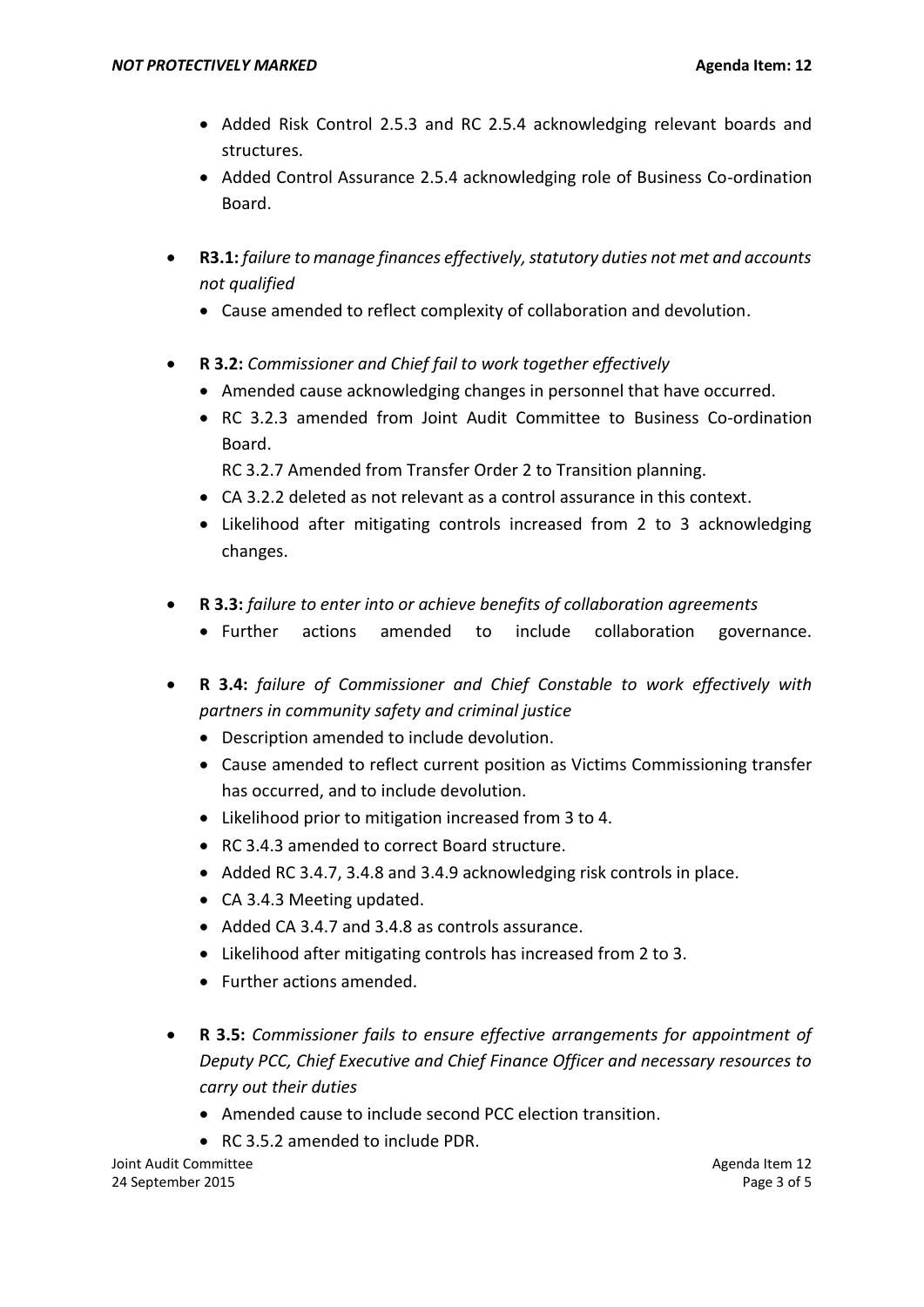- Likelihood after mitigating controls reduced from 2 to 1.
- **R 3.7:** *Commissioner does not recognise and use new powers to meet needs of victims and restorative justice*
	- Description amended to include Restorative Justice.
	- Risk owner amended from Chief Executive to Strategic Advisor.
	- Likelihood before mitigating controls reduced from 3 to 2.
	- CA 3.7.2 deleted as not relevant.
	- Likelihood after mitigating controls reduced from 2 to 1.
	- Risk 3.8 deleted as duplicate to Risk 3.4 and Risk controls and Controls assurances moved to risk 3.4.
- **R 4.1:** *failure to demonstrate good governance including Nolan principles*
	- Amended cause acknowledging transition plans for PCC second term.
	- RC 4.1.13 amended from Transfer Order 2 to Transition planning.
	- Impact after mitigating controls reduced from 4 to 3.
- **R 4.2:** *Chief Constable fails to deploy staff to deliver policing objectives in Police and Crime Plan and Commissioner fails to establish mechanisms to hold Chief Constable to account* 
	- Risk control 4.2.2 updated with new relevant boards.
	- Controls Assurance 4.2.1 amended to include new board.
	- Likelihood after mitigating controls increased from 2 to 3.
	- Impact after mitigating controls increased from 3 to 4.
	- Increases made following HMIC report and concerns over Constabulary performance.
- **R 4.5:** *failure to establish mechanisms to hold Chief Constable to account for welfare, health and safety and equality and diversity of public, all staff, volunteers etc*
	- Description amended to include volunteers and animals.
	- Added Risk Control 4.5.7 acknowledging dog welfare scheme.

# **5. Presentational Changes**

5.1 The Likelihood and Impact of all risks before and after mitigating controls have all been reviewed and amended where risk owners deemed necessary. The colours have all been updated as a presentational aid.

Joint Audit Committee Agenda Item 12 24 September 2015 Page 4 of 5